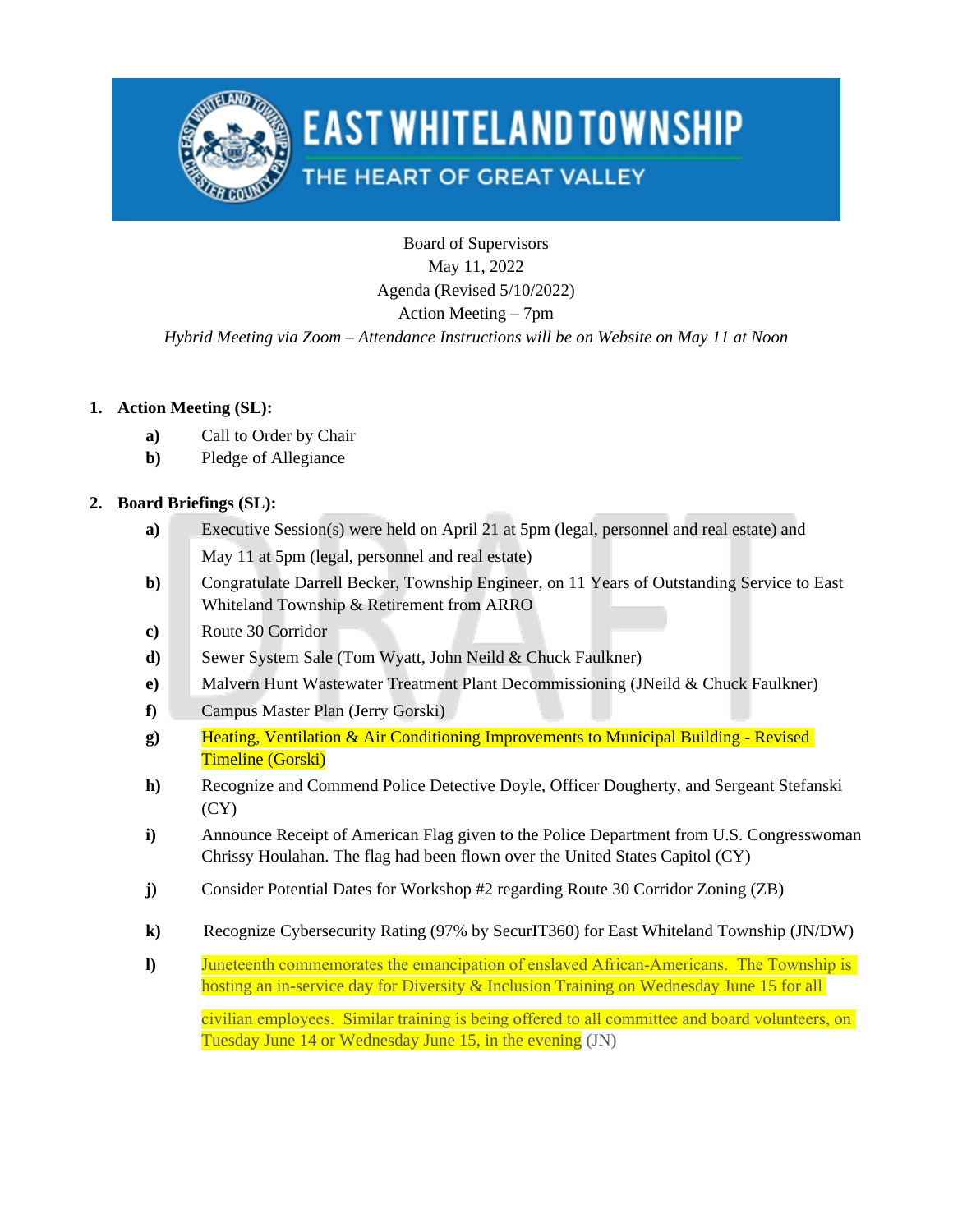#### **3. Public Hearings (SB & BK):**

Hearing to adopt/comment East Whiteland Township Parks, Recreation, and Open Space Plan (a chapter of the Township Comprehensive Plan) dated March 2022

#### **4. Board Motions & Resolutions (Consider Board Action):**

- **a)** Approve Reorganization of Codes & Life Safety Department into Codes Department and Fire & Emergency Medical Services Department (SB, GL & MM)
- **b)** Approve Conditional Job Offers to Firefighter Emergency Medical Technician Candidates (SB, GL)
- **c)** Designate Terry Bechtel and Bryan Rachko as Acting Captains for Future, As Needed, Assignment  $G<sub>H</sub>$
- **d)** Approve Budget Amendment (\$852,304) to Project Budget (from \$11,265,998 to \$12,118,302) for Proposed New Police Station (Gorski)
- **e)** Approve Proposal from MUNIS for Software Upgrade & Migration to Cloud (Start Up Costs [\$40,730] & Annual Costs [increase from \$18,689 to \$33,239]) (UH)
- **f)** Consider Acceptance of Proposal from McMahon Associates for Traffic Engineering Services related to the Phoenixville Pike and Sidley/Yellow Springs Intersection Improvements Project for a price not to exceed \$56,700 (CW, ZB)

#### **5. Motion to Award:**

- **a)** Award 2022 Paving project to Innovative Construction Services for \$495,268.50 (JNeild)
- **b)** Award COSTARS Sale of Police 2000 Suzuki Quadmaster ATV (\$3,250) (CY)
- **c)** Award COSTARS Sale of Police 2015 Dodge Charger (\$14,900) (CY)

### **6. Motion to Advertise:**

- **a)** Sale of Zoning 2016 GMC Sierra through COSTARS (JN)
- **b)** 537 Plan (Special Study) 30-day public comment period (JNeild)

#### **7. Planning & Development (ZB)**: **Planning & Development (ZB)**:

- **a)** Consider Rendering a Decision on the Following [Development Applications](https://www.eastwhiteland.org/305/Land-Developments):
	- **i.** None
- **b)** Consider Authorizing Solicitor to Draft a Resolution for the following [Development Applications](https://www.eastwhiteland.org/305/Land-Developments): **ii.** None
- **c)** Consider Extension of Time to Render a Decision on the Following [Development Applications](https://www.eastwhiteland.org/305/Land-Developments):
	- **iii.** LD-12-2021 for 9 Malin Road Office / Flex Building extension until to August 31, 2022
	- **iv.** LD-13-2021 for Knickerbocker Residential Development extension until to August 31, 2022
	- **v.** LD-02.2022 for 10 Malin Road Office / Flex Building extension until to August 31, 2022
- **d)** Consider Final Release of Financial Security for the Following Developments (ZB/DB):
	- **vi.** None
- **e)** Consider Motion to Authorize Advertising for the Following [Ordinance Amendments \(TL/ZB\):](https://www.eastwhiteland.org/308/ProposedRecently-Adopted-Ordinances) **vii.** None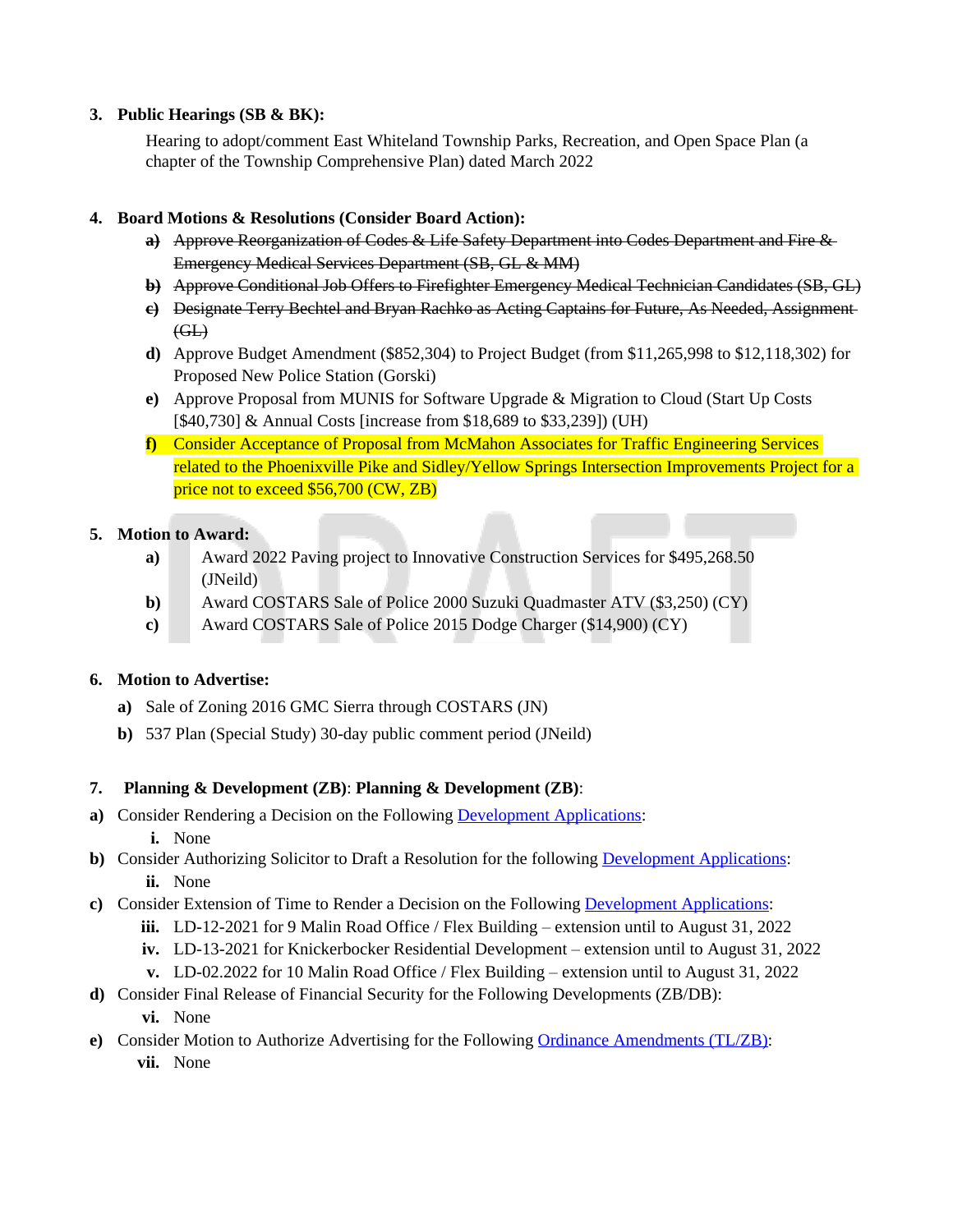#### **8. Zoning (SB):**

- **a.** Property Maintenance Codes Recent Activity
- **b.** Consider Sending Township Solicitor to Zoning Hearing Board to Support or Oppose:
- ZHB None i.
- **9. Public Comment: General** (for items not specifically listed on the Agenda)

#### **10. Consent Agenda (Consider Board Action):**

- **a)** Approve Meeting Minutes from April 5, 2022 (DW)
- **b)** Ratify Payment of Bills (UH): \$398,230.32(April 2022)
- **c)** Accept Treasurer's Report as of March 31, 2022 (UH)
- **d)** Approve \$3,300 for 2022 Summer Camp Scholarships (\$2,000 already approved, \$1,300 additional requested) to allow for up to 6 full scholarships (SB)
- **e)** Approve Memorandums of Understanding for Township Manager, Police Chief &
- **Police Lieutenant (JN)**
- **f)** Approve payments #2 and #3 in the amount of \$465,872.30 to Meco Constructors for work performed at Bacton Hill Park for a total paid to date of \$501,633.39 out of a budget of \$1,488,789 (SB)
- **g)** Consider Acceptance of Proposal from Tom Comitta Associates for On-Going Planning

Services related to the Route 30 Corridor for a price not to exceed \$8,300 (ZB)

- **h)** Approve Agreement for Township Indemnification with Locust Lane Craft Brewery, LLC for four concerts and two movie nights in Township Parks in 2022 (SB)
- **i)** Approve Agreement for Township Indemnification with LaFamiglia Cellars, LLC for four concerts and two movie nights in Township Parks in 2022 (SB)
- **j)** Approve License Agreement for parking with Workspace Property Management, LP for four concerts in Valley Creek Park in 2022 (SB)
- **k)** Waiver of alcohol prohibition for summer concerts (4) and movie nights (2) in Valley Creek Park and Battle of the Clouds Park (SB)
- **l)** Waiver of alcohol prohibition for summer concerts (4) and movie nights (2) in Valley Creek Park and Battle of the Clouds Park (SB)
- **m)** Approve actions regarding the establishment of the Board of Directors of the Friends of East Whiteland Township Parks and Recreation in order for that entity to receive a 501.c.3 designation (SB)
- **n)** Approve Chester County Declaration of Public Trust, Covenants, Conditions, and Restrictions for recordation for the Bacton Hill Park property (SB)